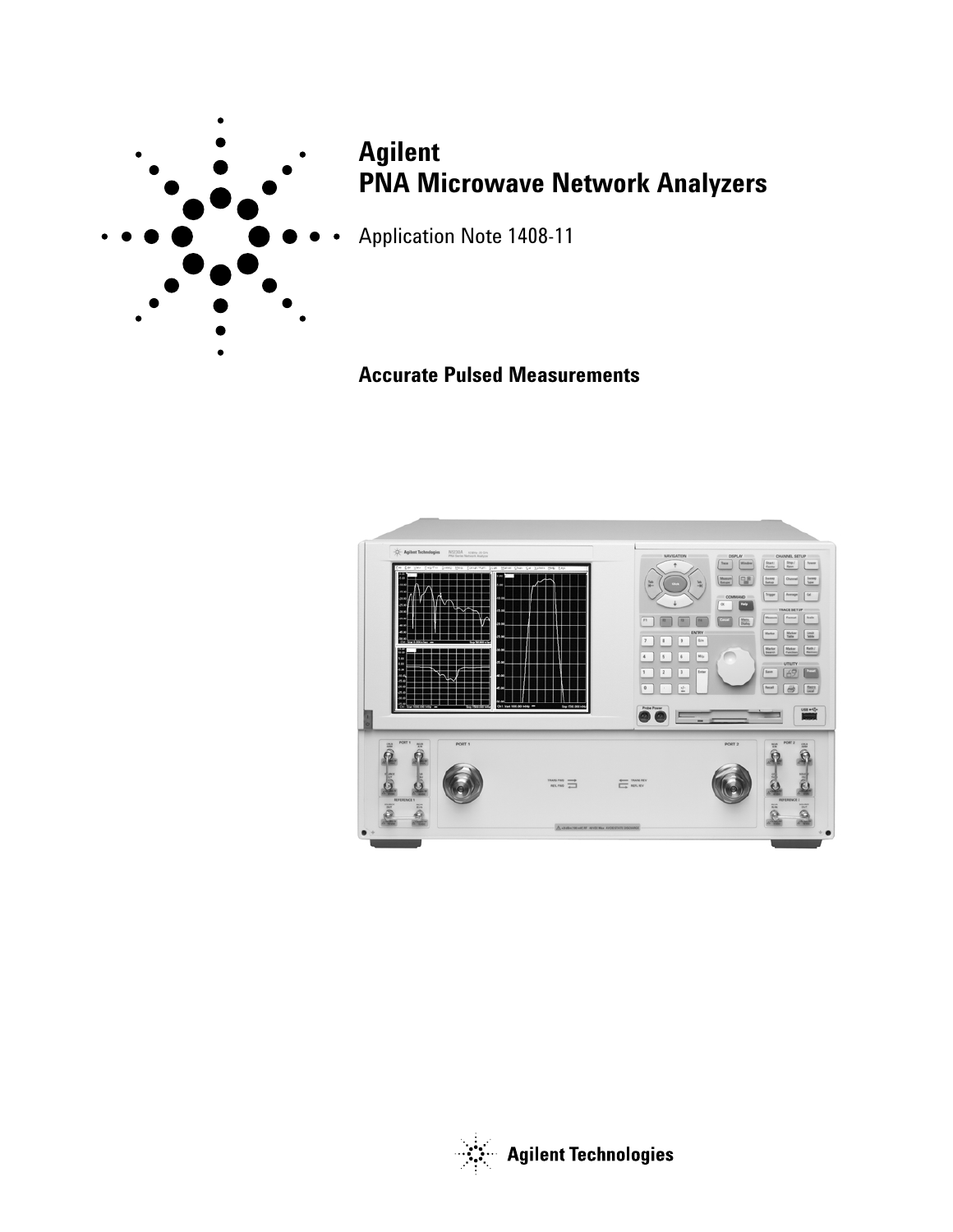### **High Performance Pulsed S-parameter Measurements**

Vector network analyzers are traditionally used to measure the continuous wave (CW) S-parameter performance of components. Often under these operating conditions the analyzer is functioning as a narrowband measurement instrument. It transmits a known CW frequency to the component and measures the CW frequency response. If we were to look at the response of a single CW frequency we would see a single spectral tone in the frequency domain. The analyzer has a built in source and receivers that are designed to operate together in a synchronous manner, utilizing narrowband detection, to measure the frequency response of the component. Most analyzers can be configured to generate a frequency sweep over many frequency tones.

In some cases the signal applied to the component must be pulsed (turned on and off) at a specific rate and duration. If we were to look at the frequency domain response of a single pulsed tone, it would contain an infinite number of spectral tones making it challenging to utilize a standard narrowband VNA. This article describes how to configure and make accurate pulsed S-parameter measurements using the Agilent microwave PNA network analyzer.

### **Pulsed Signals**

To see what the frequency domain spectrum of a pulsed signal looks like we first mathematically analyze the time domain response. Equation 1 illustrates the time domain relationship of a pulsed signal. This is generated by first creating a rectangular windowed version (rect(t)) of the signal with pulse width PW. A shah function is then realized consisting of a periodic train of impulses spaced 1/PRF apart where PRF is the pulse repetition frequency. This can also be viewed as impulses at spacing equal to the pulse period. The windowed version of the signal is then convolved with the shah function to generate a periodic pulse train in time corresponding to the pulsed signal.

$$
y(t) = (rect_{pw}(t) \cdot x(t)) * \text{shah} \frac{1}{prf}(t)
$$



**Equation 1 – Time domain view of pulsed signal**

To look at this signal in the frequency domain we perform a Fourier transform on the pulsed signal y(t).

 $Y(s) = (pw \cdot sinc(pw \cdot s) * X(s)) \cdot (prf \cdot shah(prf \cdot s))$  $Y(s) = (pw \cdot sinc(pw \cdot s)) \cdot (prf \cdot shah(prf \cdot s))$  $Y(s) = DutyCycle \cdot sinc(pw \cdot s) \cdot shah(prf \cdot s)$ 

#### **Equation 2 – Fourier transform of time domain pulsed signal**

Equation 2 shows that the frequency domain spectrum of the pulsed signal is a sampled sinc function with sample points (signal present) equal to the pulse repetition frequency.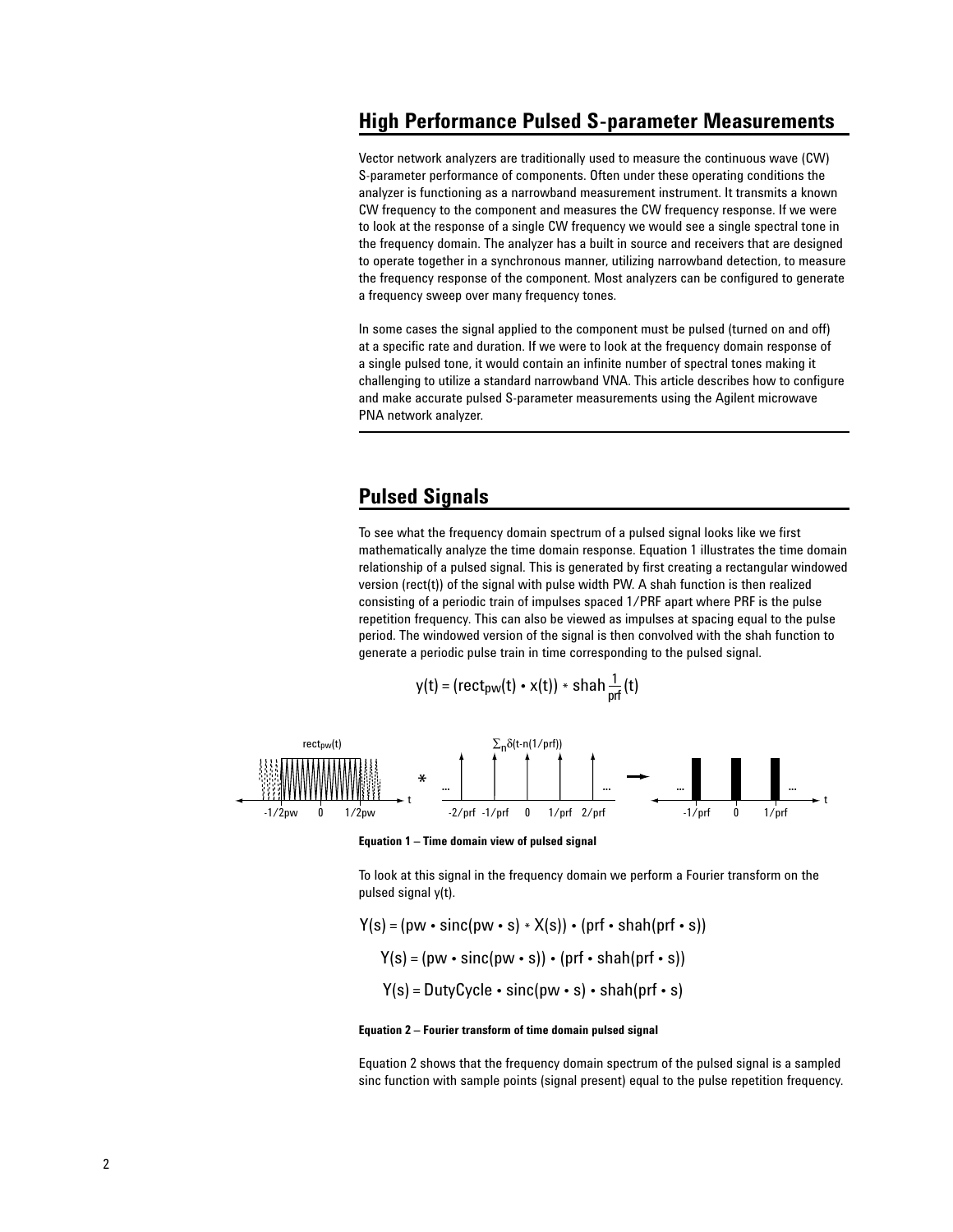Figure 1 shows what the pulsed spectrum would look like for a signal that has a pulse repetition frequency of 1.69 kHz and a pulse width of 7 µs. Figure 2 is the same pulsed spectrum zoomed in on the fundamental frequency that is pulsed (center of plot). Notice that the spectrum has components that are n\*PRF away from the fundamental. The fundamental tone contains the measurement information. The PRF tones are artifacts of pulsing the fundamental tone. It is also worthy to note that the magnitudes of the spectral components close to the fundamental tone are relatively large.



**Figure 1 – Frequency domain of pulsed signal**

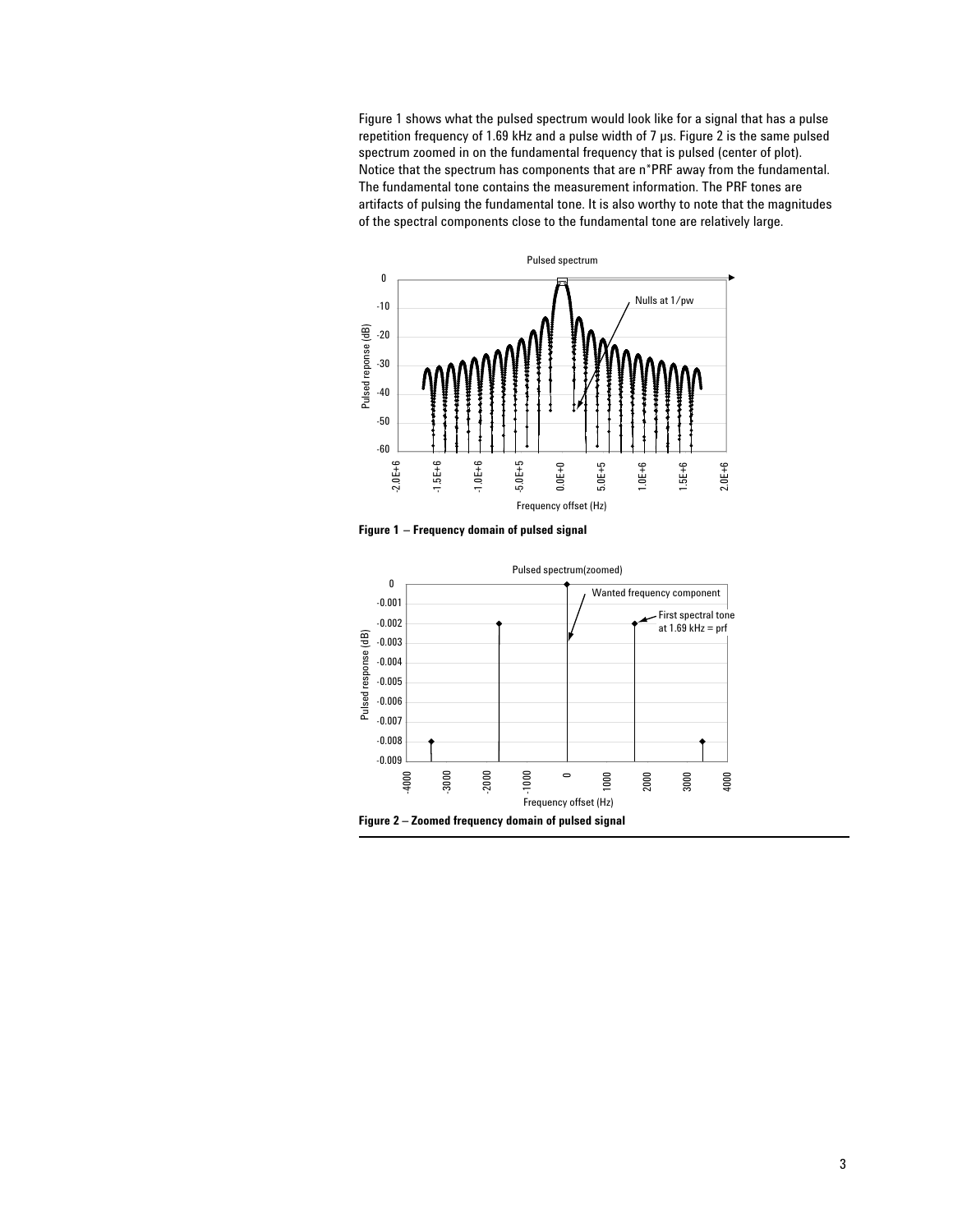# **Microwave PNA Pulsed Measurement Techniques**

The Agilent microwave PNA is a high-performance network analyzer that utilizes narrowband detection of microwave energy. It downconverts the received signal to an intermediate frequency (IF) that is then digitized (sampled at discrete intervals) and digitally filtered for display and analysis. There are two different methods for measuring the S-parameters of a pulsed signal using the microwave PNA: 'Synchronic Pulse Acquisition' and 'Spectral Nulling'. Synchronic pulse acquisition is analogous to the 'Full Pulse Characterization' mode of operation on the Agilent 8510 network analyzer. Spectral nulling is analogous to the 'High PRF' mode of operation in the 8510 series except that point-in-pulse and pulse-profiling can be performed whereas they could not on the 8510 in 'High PRF' mode.

### **Synchronic pulse acquisition**

This method provides synchronic timing between the individual incoming pulses and the analyzers discrete sampling. If the pulse width exceeds the minimum time to synchronize and acquire one or more discrete data points then the measurement falls into the synchronic pulse acquisition mode of operation (see Figure 3) and the receiver performs at its full CW sensitivity and dynamic range with no pulse desensitization. Pulse-to-pulse characterization can be measured in this mode with each displayed data point corresponding to one individual pulse. This measurement is configured by aligning the incoming pulses with the sampling intervals of the analyzer using trigger-on-point mode and applying an external trigger to measure each pulse. The analyzer must see 100 µs of pulsed signal before the acquisition period. This accounts for PNA hardware filter settling. There is a 70 µs delay between the applied trigger and when the analyzer begins digitization of one discrete point. Therefore a 30 µs delay should be applied between the incoming pulse and applied trigger to account for the 100 µs of pre-acquisition pulsed RF. The minimum acquisition time on the analyzer is roughly proportional to 1/IF bandwidth. As the IF bandwidth is decreased the measurement acquisition time for each data point increases. The minimum acquisition time on the analyzer is 30 µs for an IF bandwidth setting of 35 kHz. This corresponds to a minimum measurable pulse width of 130 µs.



*The number of samples required to display one data point with a 35 kHz filter is 5.* 

*The analyzer must see 100 µs of pulsed signal before acquisition. This corresponds to a 30 µs delay between the pulse and the trigger signal as illustrated above. This ensures that the receivers are configured properly for the acquisition of the pulse.*

*For pulse widths greater than ~130 µs the PNA can be triggered to synchronously measure one pulse per displayed data point.*

**Figure 3 – Time domain representation of Synchronic Pulse Acquisition mode**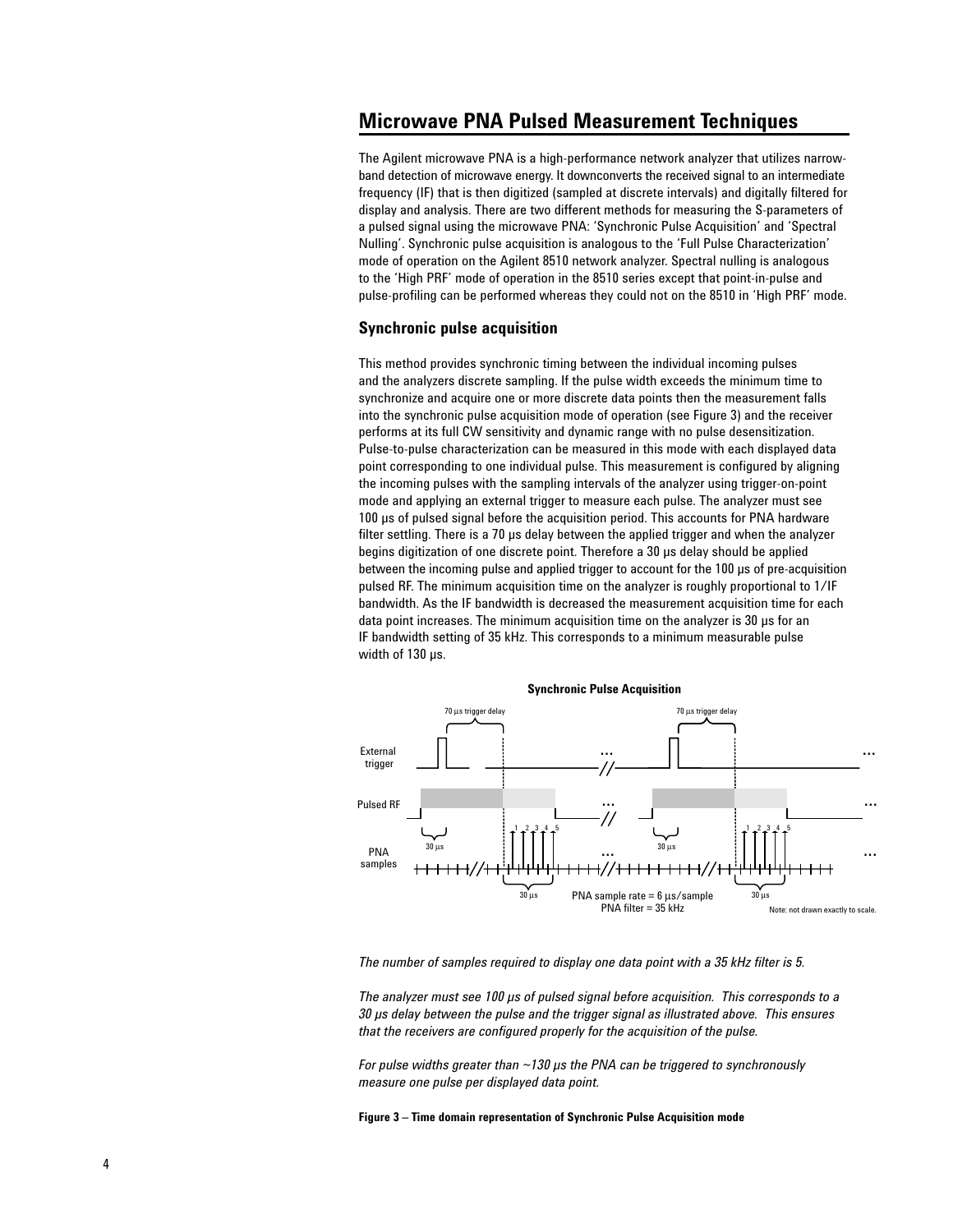### *Hardware configuration*

The Synchronic mode of operation requires a pulse generator to supply the timing width and delays for the external triggering and the modulation. Modulation can be supplied by modulating the DUT bias or modulating the source signal. Figure 4 shows the hardware configuration for a pulsed bias measurement. The standard microwave PNA has both a trigger-in and trigger-out (ready for trigger) BNC connector that may be used to synchronize the trigger timing of the analyzer and pulse generator. In point mode, applying a trigger-in signal will cause the analyzer to acquire data for the first frequency point, move the source frequency to the next point, and then send a trigger-out signal to notify the pulse generator that it is ready to acquire the next data point. At this point the pulse generator may send a trigger to the analyzer to acquire the next data point.



**Figure 4 – Hardware for pulse biasing DUT**

### **Spectral nulling**

Spectral nulling is usually used when the pulse width is less than the minimum time required to digitize and acquire one discrete data point. Therefore multiple pulses must be captured for one data point acquisition. There is no strict synchronization between the individual incoming pulses and the time domain sampling of the analyzer. The frequency domain representation of the pulsed signal has discrete PRF tones that can be filtered out, leaving the fundamental tone which carries the measurement information. During the downconversion process in the analyzer, filtering is applied to reject unwanted noise and signal components. Once the signal is digitized, the analyzer applies a digital filter with an IF bandwidth specified by the user. Typically this filter is used to reduce measurement noise and increase dynamic range. The digital filtering algorithm works well for non-pulsed signals, but what occurs when the receiver receives a pulsed signal? Using a narrowband detector, we ideally want a digital rectangular filter to filter out everything but the fundamental pulsed frequency component. This would require a filter that would have a minimum stopband frequency less than the PRF of the pulsed signal with optimum rejection. The filter transition slope should be well away from the first PRF tone (as illustrated in Figure 5), so that there is maximum rejection of the unwanted tones. This filter may be difficult to design because the PRF tones may be in close proximity to the fundamental tone. Strict rectangular filters in the frequency domain have some tradeoffs such as excessive ringing in the time domain. As such, filter designers adopt differing techniques to get the best performance in both frequency and time domain while still offering significant filtering performance.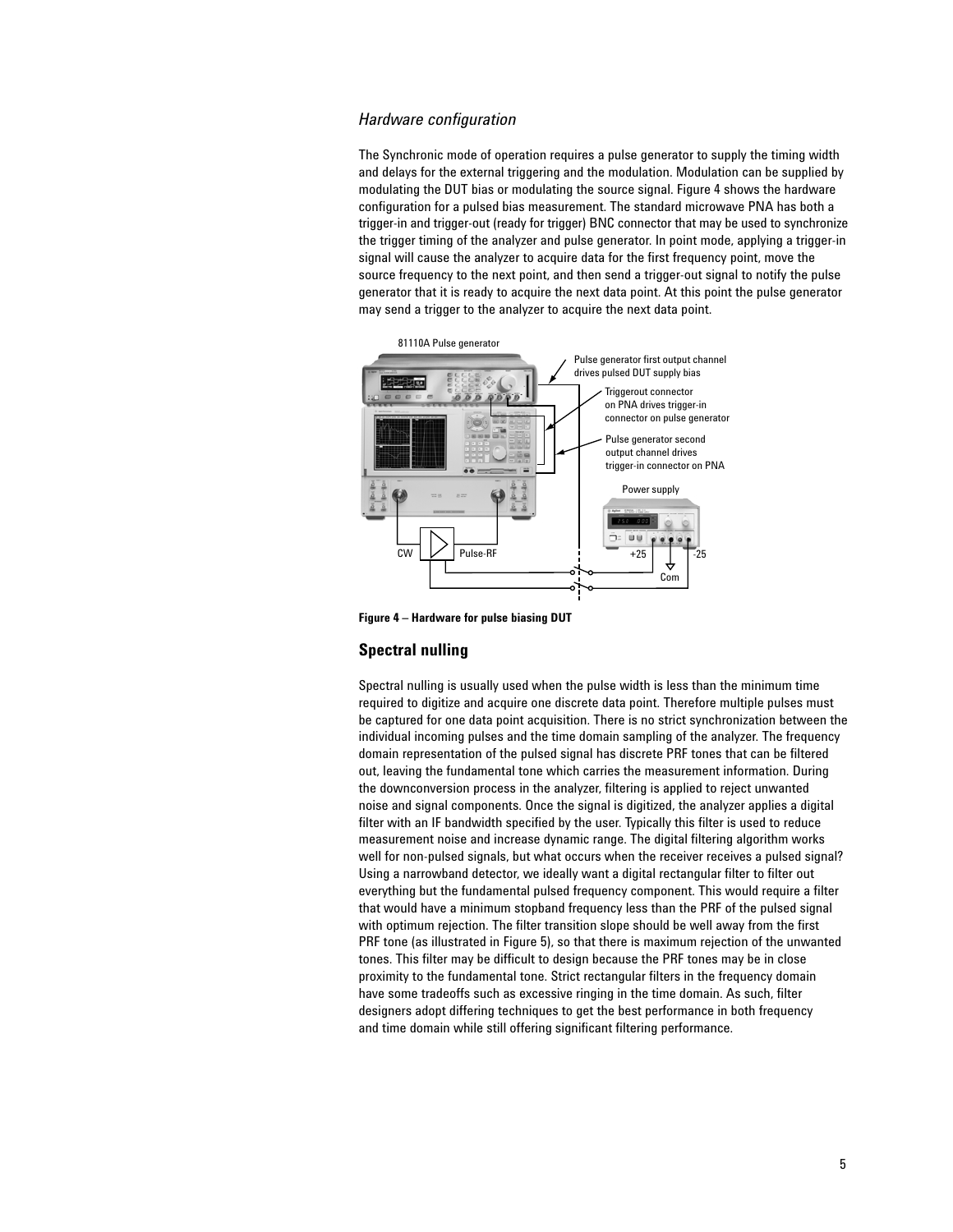

**Figure 5 – Frequency domain of 'ideal' digital filter**

Figure 6 shows the response of one possible digital IF filter used in the analyzer. It is not rectangular in shape and therefore, if used unaltered, would possibly pass unwanted components in the frequency domain, causing measurement error. Also notice that the digital filter has nulls which are periodically spaced in the frequency domain. The period of these nulls is proportional to the sample rate of the receiver and the architecture of the digital filter. Using the microwave PNA we are able to filter out the unwanted signal components by aligning the nulls of the digital filter with the unwanted pulsed spectrum components leaving the fundamental tone as illustrated in Figure 7. One advantage of this filtering technique is that the nulls of the filter are very deep and provide substantial rejection of the pulsed spectral components. Another advantage is that the nulls can be placed in close proximity to the fundamental tone because the transition regions at the nulls are very abrupt.



**Figure 6 – Frequency domain of PNA digital filter**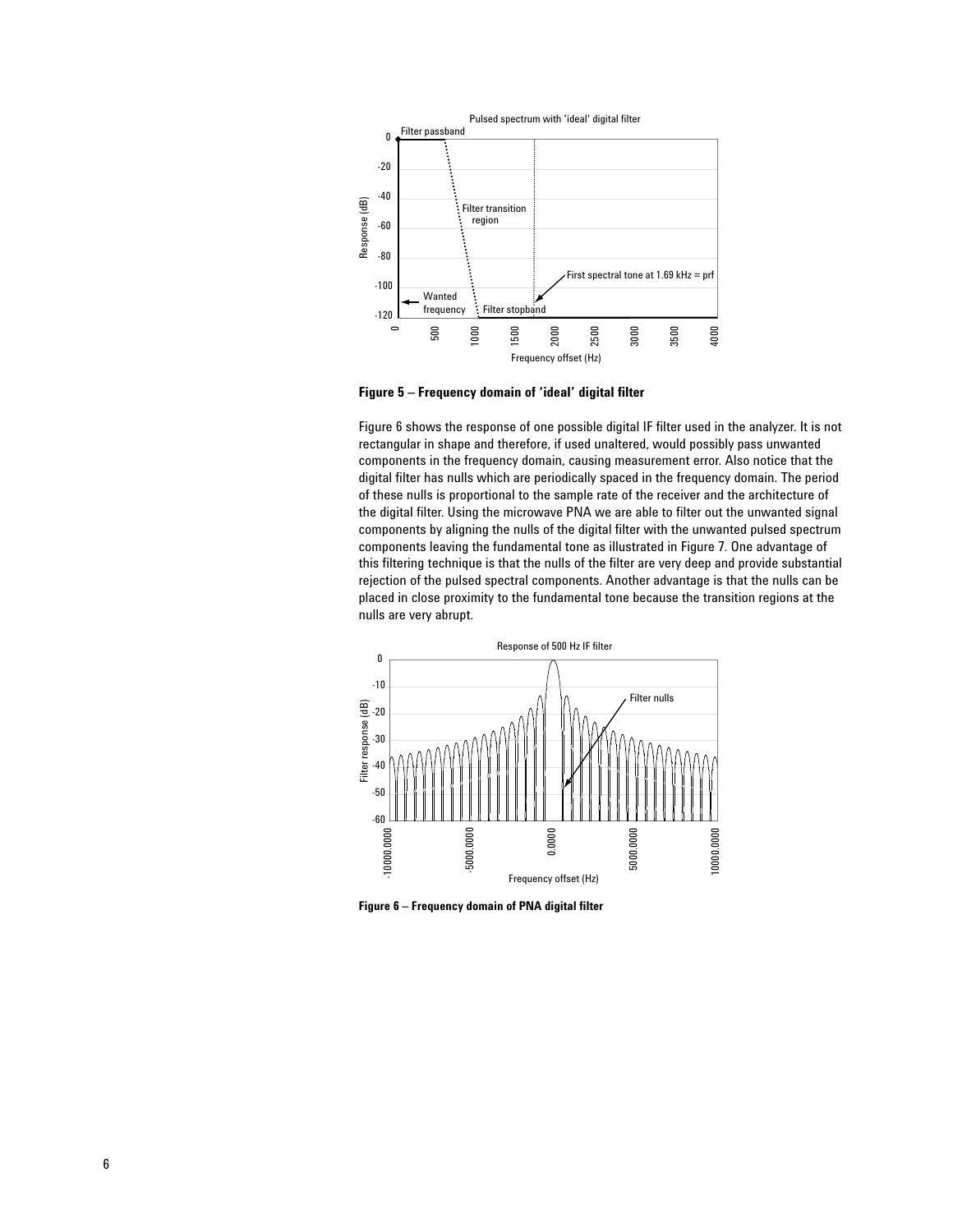

### **Figure 7 – Spectral Nulling of pulsed harmonics**

It is interesting to view what is occurring in the time domain. Figure 8 provides a representative view of the pulsed signal and the analyzer discrete samples. The pulse that is digitized by the samplers has lost its original time domain shape due to downconversion and various hardware filtering components applied to the pulse while traveling through the narrowband receiver. Also notice that the pulse-to-pulse shape seen at the digitizers has changed due to the difference in the phase relationship between the PRF and the swept frequency. The number of pulses sampled during one data point acquisition is dependent on the IF bandwidth setting, pulse period and pulse width. In this example we are measuring a pulsed signal with a pulse period of 100 us and a pulse width of 1 us. The 500 Hz IF filter chosen for this measurement requires 292 samples, each spaced 6 us apart, to display one data point on the analyzer display. This means that during the acquisition time for one data point the analyzer has been sent 17 pulses with each digitized sample containing data from a different part of the incoming pulses.



**Spectral Nulling Pulsed Measurements**

*The number of samples required to display one data point with a 500 Hz filter is 292.*

*Number of pulses sent = (292 pts \* 6 µs/pt)/(pulse period) = 17.52 pulses. Round this to 17 because the 18th pulse has not been sent yet.*

**Figure 8 – Time domain representation of Spectral Nulling mode**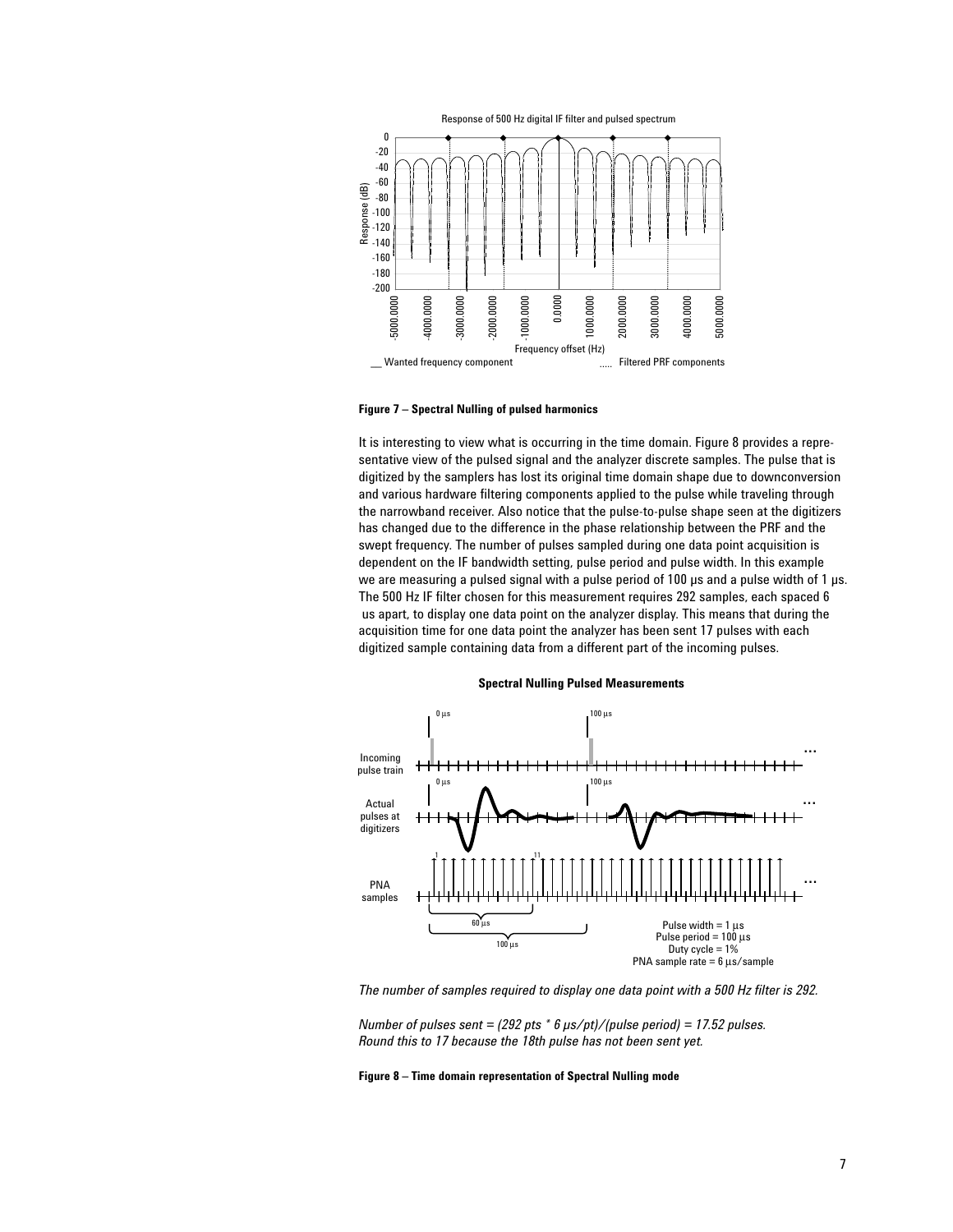When using the spectral nulling mode of operation, there is a loss in dynamic range corresponding to the duty cycle, equal to 20\*log(Duty Cycle). This is due to the narrowband filter rejecting everything except the fundamental tone of the pulsed signal. As the duty cycle decreases, more energy moves into the sidebands and less energy remains in the fundamental tone. This can be illustrated by analyzing equation 2 and noticing that the magnitude of the tones in the frequency domain decrease proportionally to the pulse width and the pulse repetition frequency (i.e. Duty Cycle=(PW•PRF)). For some analyzers this may limit measurement usability. One key benefit of using the microwave PNA in this configuration is that very narrow pulse widths (i.e. much less than 1 µs) can be used as long as the duty cycle is large enough to provide acceptable measurement dynamic range. As the duty cycle decreases, the dynamic range reaches a point where the measurement results may not have sufficient accuracy. The microwave PNA excels using narrowband detection because of its outstanding performance in trace noise and dynamic range over other network analyzers (see Figure 9 ) as well as the utilization of spectral nulling.



**Figure 9 – Duty Cycle loss using Spectral Nulling mode**

### *Hardware configuration*

Measuring a component using the spectral nulling technique requires modulation supplied by modulating the DUT bias or by a pulsed stimulus. Figure 10 shows the hardware configuration for a pulsed stimulus measurement. Gate switches (modulators) are placed in front of the source and receivers where the delay and width of each of these gates can be set up independently. This pulses the analyzers internal source and provides time gating for the receivers to do point-in-pulse and pulse profiling as the following section illustrates. The external modulators and pulse generators largely define pulse width limitations. The pulse generator must have a phase-lock loop (PLL) reference (10 MHz) input to lock the analyzer and pulse generator to the same time base. This is essential to make sure the frequency domain components of the filter and pulsed spectrum are locked together during alignment of nulls with PRF components. The microwave PNA should be configured with options H08 and H11. Option H11 provides the IF gating hardware for point-in-pulse and pulse-profiling. Option H08 provides application software to configure the analyzer in spectral nulling mode.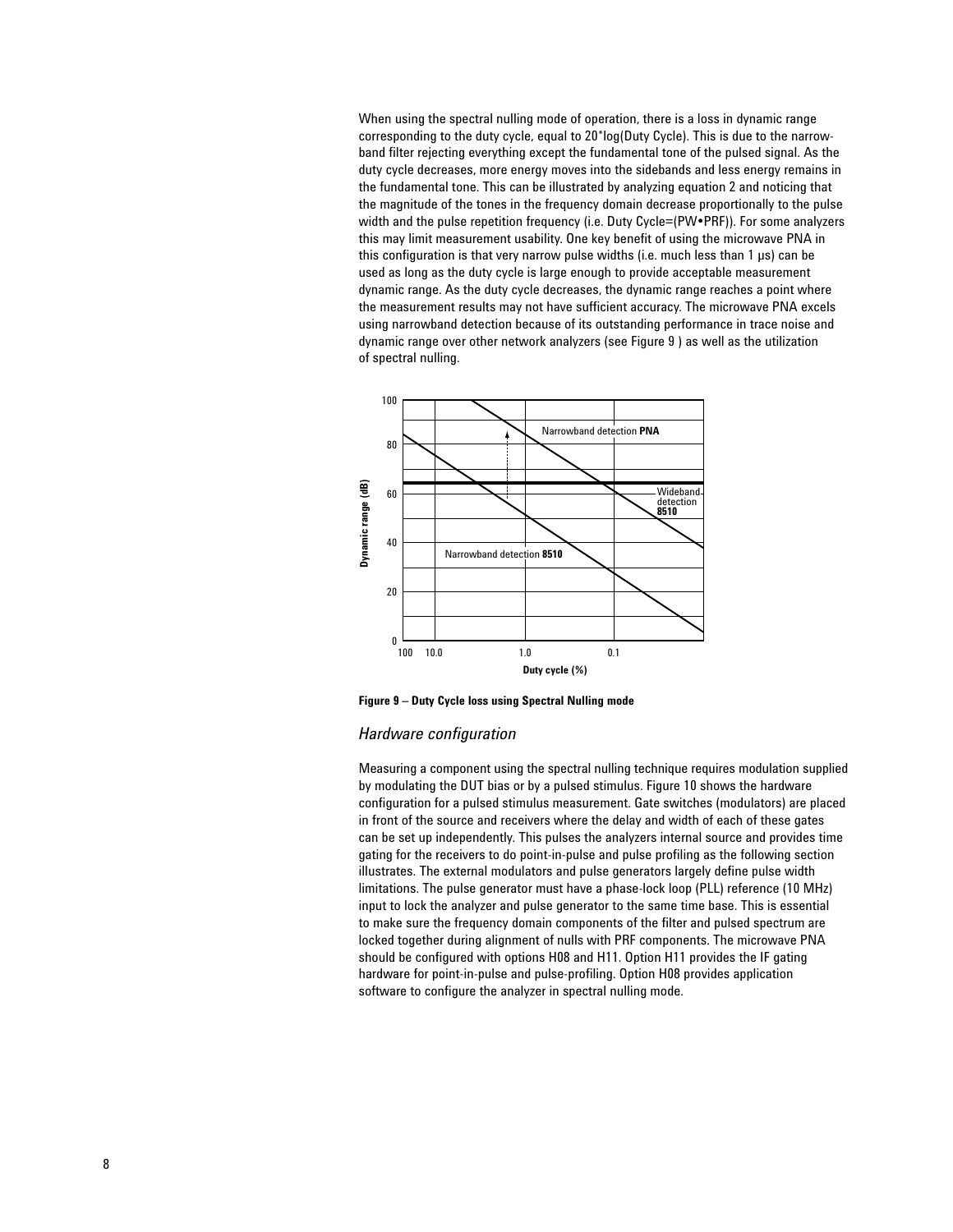In this particular configuration an external coupler is used to couple back the pulsed source signal to the reference receiver. This is beneficial when measuring ratioed parameters because any deviations in the external components after calibration will have minimal affect on the measurement results. Both the measurement and reference receiver will see the same deviations. A modulator is placed after the source and must have a frequency response equal to the DUT requirements (i.e. it must be able to pass the signal from the source with minimum attenuation). An amplifier may be placed after the modulator to provide a constant source match during measurement and calibration, and may also be used to increase the pulsed signal power. An isolator may be required (before the modulator) to isolate the analyzer source from the modulator, so that when the modulator is in the off state (no energy passing through modulator) that any high reflections, due to the off state match of the modulator, are minimized before reaching the analyzer. A high-pass filter may also be required (after the modulator) to filter out any video-feedthrough<sup>1</sup>, generated by the modulator, which may interfere with the operation of the analyzer.



**Figure 10 – Hardware for pulsed stimulus**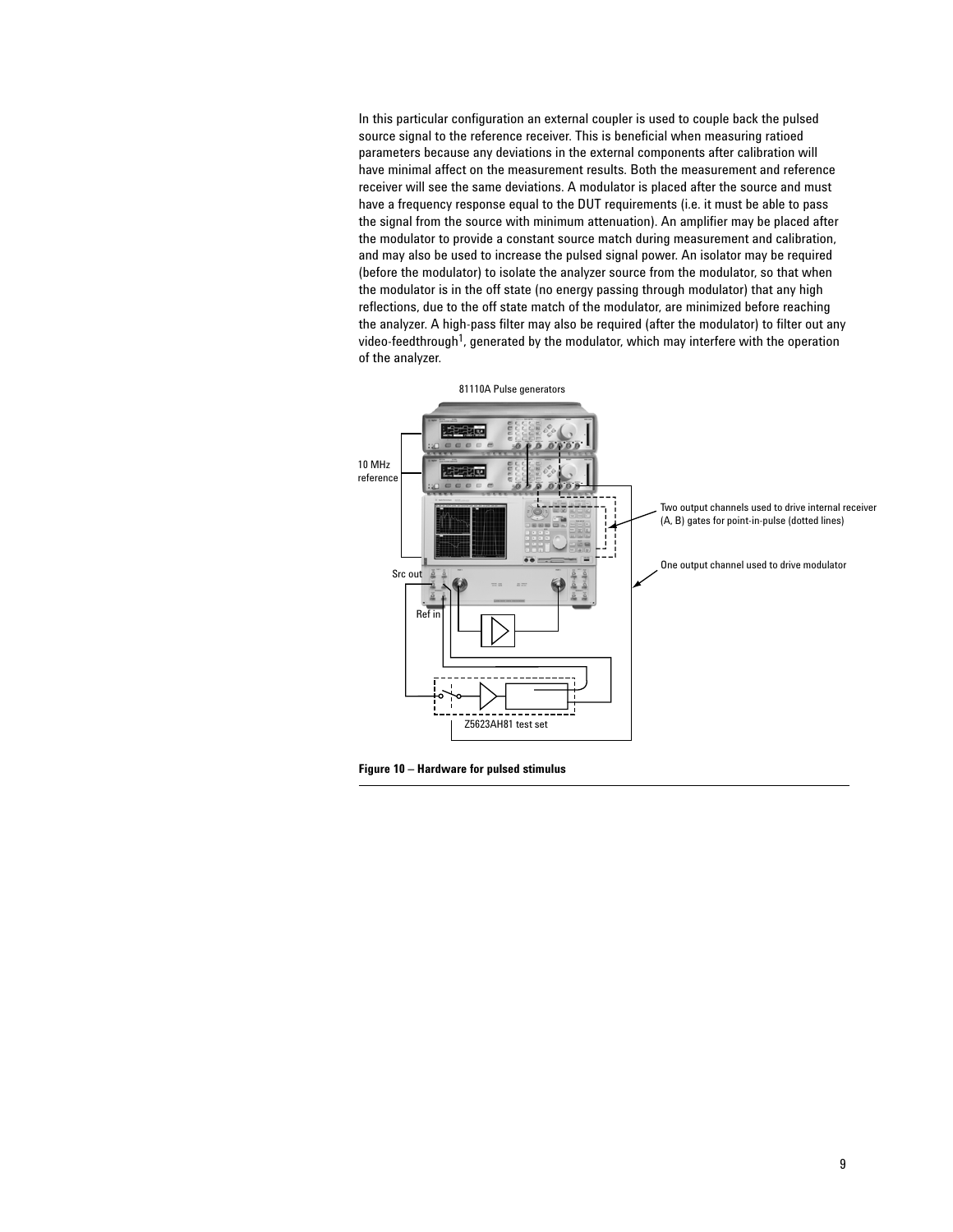# **Pulsed Response Measurement Types**

There are three different pulse response measurement types that may be used to determine pulse characteristics. Any of these can be used with either the synchronic pulse acquisition or the spectral nulling techniques by utilizing receiver gating in the microwave PNA. Receiver gating is implemented by adding IF gates (switches) after the first converter (see Figure 11). These gates are TTL controlled and provide the hardware ability to perform point-in-pulse and pulse-profiling by providing a delay and width for the incoming pulsed RF signal.



**Figure 11 – PNA IF gating for point-in-pulse/pulse-profiling**

**• Average-pulse** measurements are performed by not applying any receive triggering delay or gating. This means that the receiver measures and integrates all the energy from the DUT during the pulse duration. In effect, the gate width is set equal to or greater than the pulse width.

**• Point-in-pulse** measurements provide the user the ability to measure the output of the DUT at any point in time during the pulse by applying a time delay between when the source/bias is pulsed and when the receivers start taking data. A time gate width for which the pulsed energy is allowed to pass to the receivers can also be specified providing a variable receiver integration window.

**• Pulse-profiling** is similar to point-in-pulse except that the measurement information is displayed in time domain, at a CW frequency, where the time axis represents a point-inpulse measurement with a variable time delay (i.e. from a starting delay to a stop delay). This can be thought of as walking the point-in-pulse measurement across the envelope of the pulse. With the microwave PNA the minimum receiver gate width is approximately 100 ns resulting in excellent resolution for pulse-profiling analysis.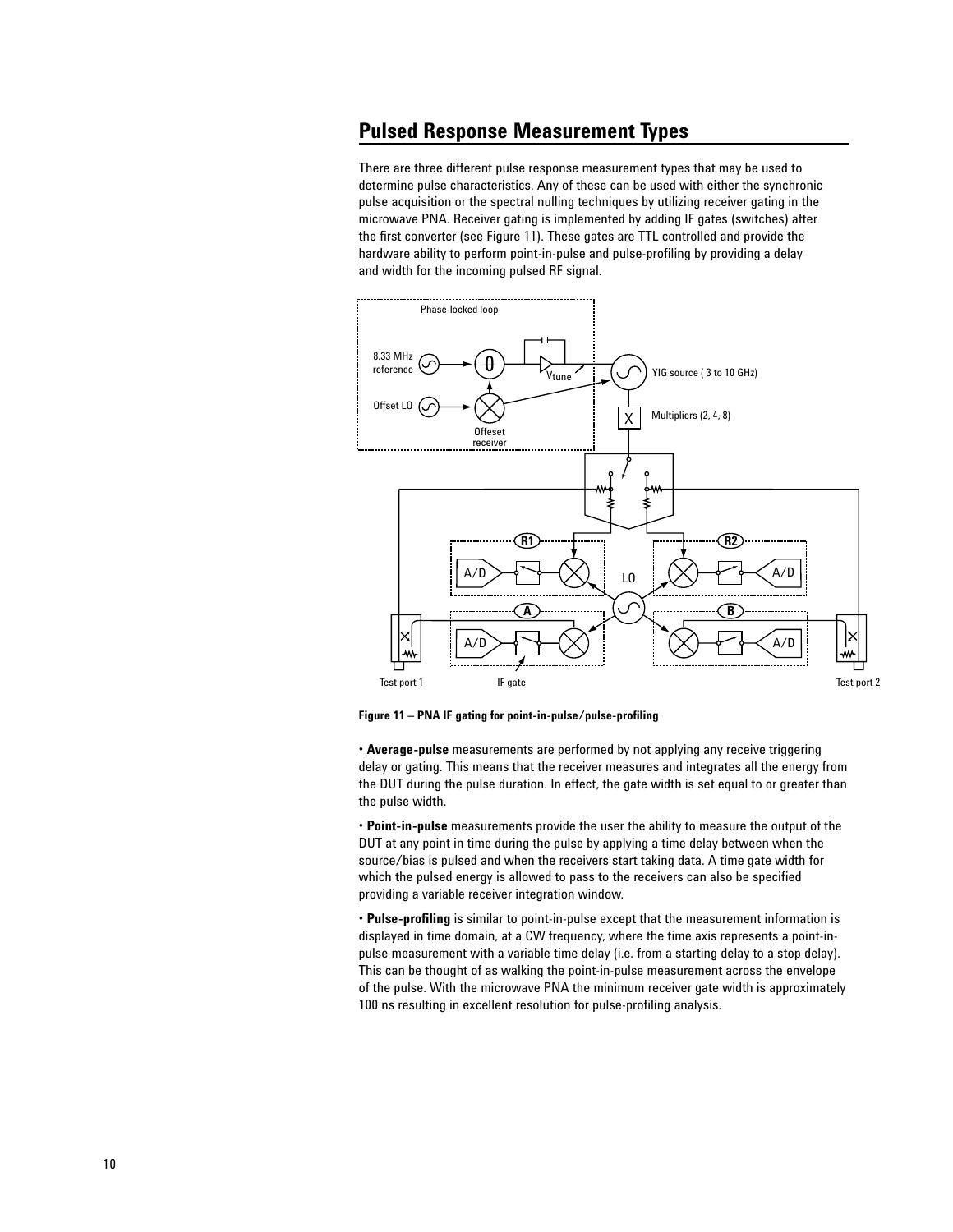

### **Measurement example**

Figure 13 shows an S-parameter filter measurement comparison between a signal with no pulsing (memory trace) and a signal with a 300 ns pulse width (data trace) both at similar IF bandwidth settings. For a 300 ns pulse width, the spectral nulling mode is utilized. With 1.35% duty cycle, we have effectively reduced our specified dynamic range by 37.4 dB (20\*log(Duty Cycle)). This can be visualized by comparing the rejection of the memory trace with that of the data trace at the marker. The data trace is showing a stop band rejection figure of approximately 80 dB. The memory trace is showing rejection of approximately 115 dB which is a 35 dB difference corresponding to the 37.4 dB duty cycle loss. If required one can gain back 10 dB (10\*log(# of averages)) by applying 10 averages to the measurement(see Figure 14).



**Figure 13 – Spectral Nulling mode with 300 ns PW, 1.35% duty cycle, no averaging**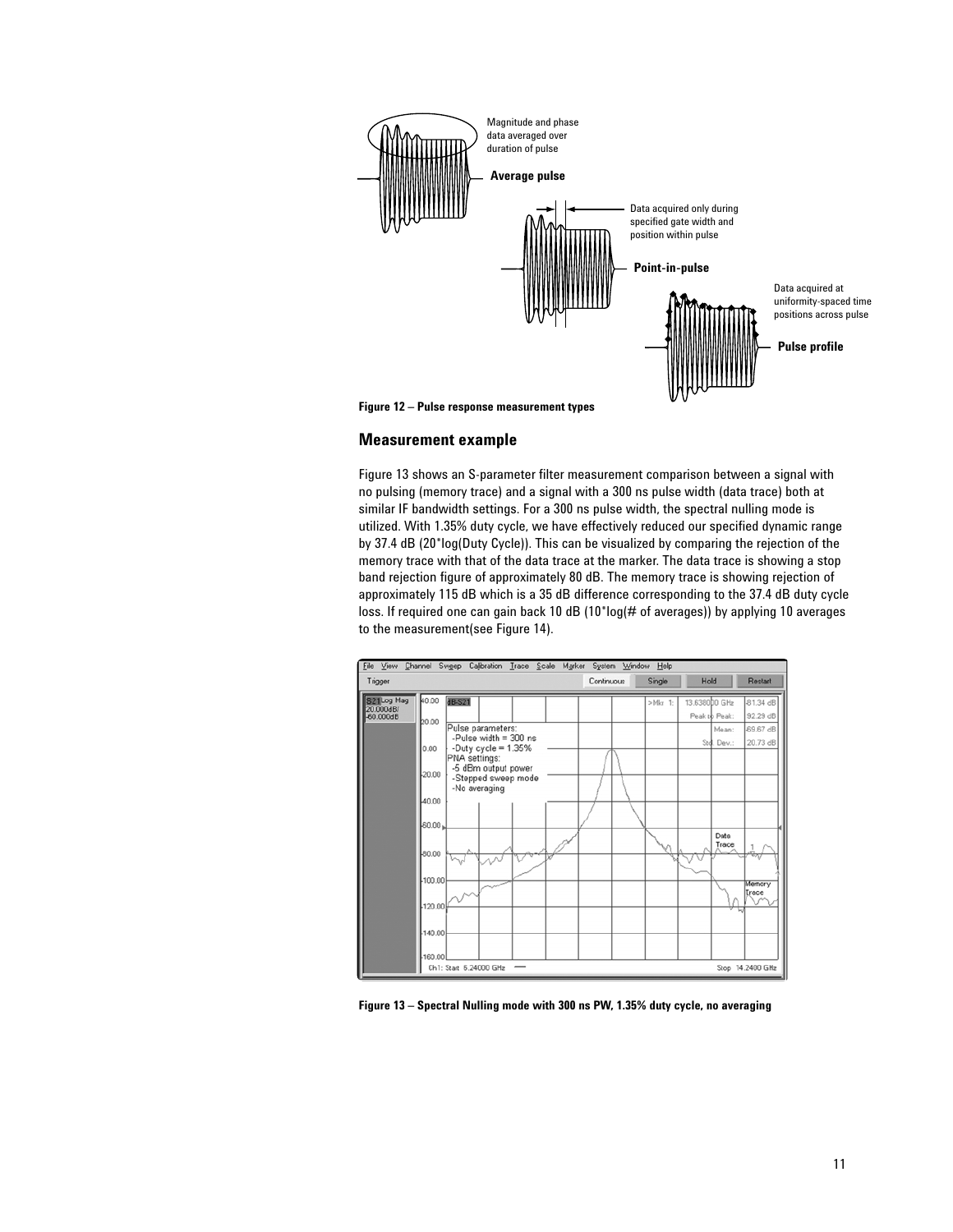

**Figure 14 – Spectral Nulling mode with 300 ns PW, 1.35% duty cycle, 10 averages**

With a 300 ns pulse width and 1.35% duty cycle the PRF is 45 kHz. This means that the first PRF tone is 45 kHz away from the fundamental. Figure 15 illustrates a similar measurement using the same 1.35% duty cycle, but with a pulse width of 5 us. In this case the PRF is 2.7 kHz which places a PRF tone much closer to the fundamental tone. Narrowband detection techniques may have difficulties filtering out a tone this close to the fundamental. However, the spectral nulling technique has no difficulties nulling this tone. We would expect that the duty cycle loss would be the same for the 300 ns and 5 us pulse width examples because the duty cycles are the same. Figures 13 and 15 illustrate this by noticing that the rejection regions for both examples are the same at approximately 80 dB.



**Figure 15 – Spectral Nulling mode with 5 us PW, 1.35% duty cycle, no averaging**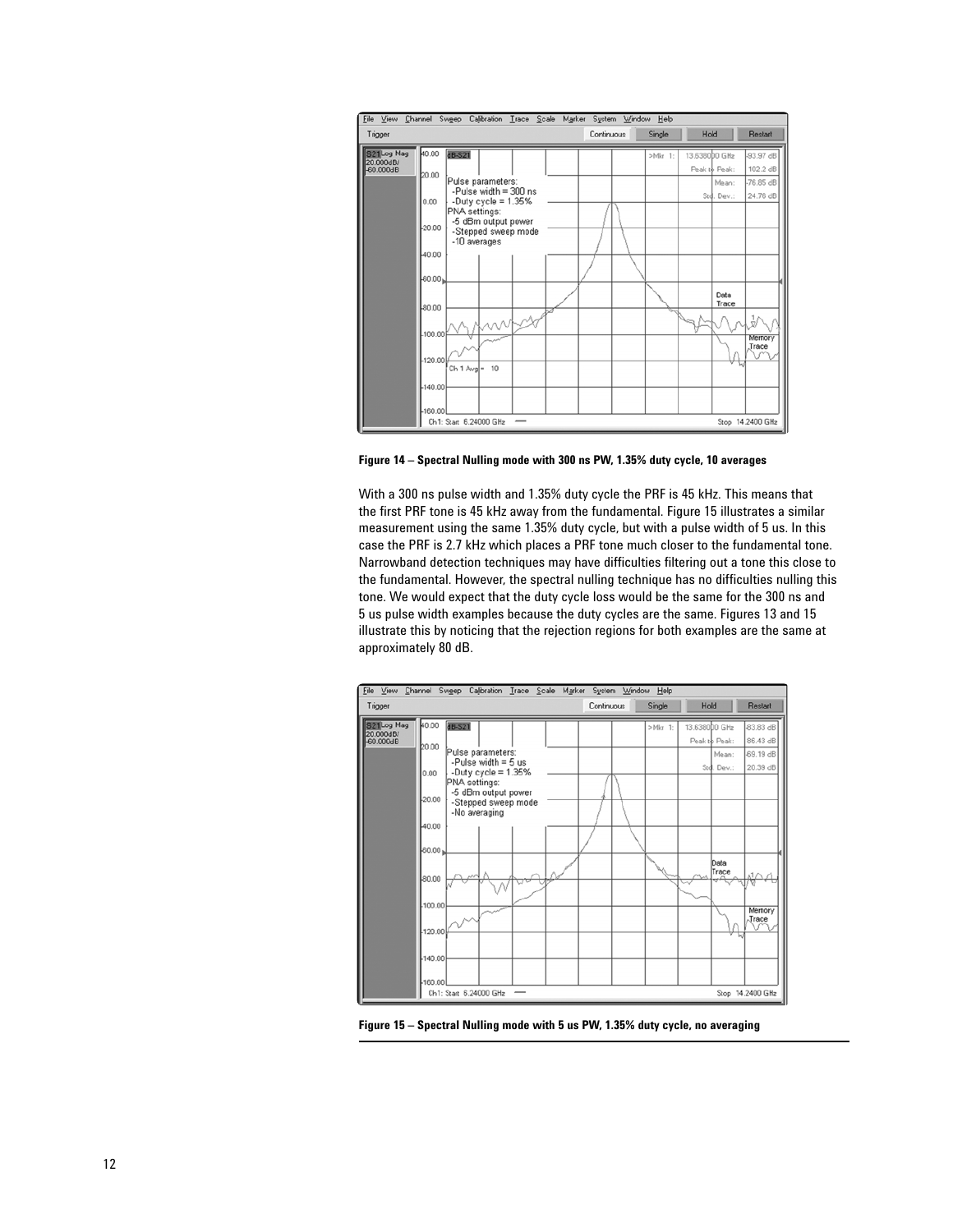# **Conclusion**

The results show that accurate pulsed measurements can be made with the Agilent microwave PNA. Both the Synchronic Pulse Acquisition and Spectral Nulling modes offer flexible alternatives for measuring the pulsed S-parameters of components. Very narrow pulse widths (<1 µs) can be used as long as the duty cycle is large enough for acceptable measurement dynamic range. The exceptional hardware performance of the microwave PNA, and the use of the spectral nulling mode, largely offset the limitations of using a narrowband detection technique for pulsed measurements. The Agilent E8362/3/4B and E8361A microwave series of PNA network analyzers should be configured with Option H08 and H11 if using the spectral nulling technique and/or if point-inpulse/pulse-profiling is required.

Contact Agilent Technologies for more information on pulsed configurations.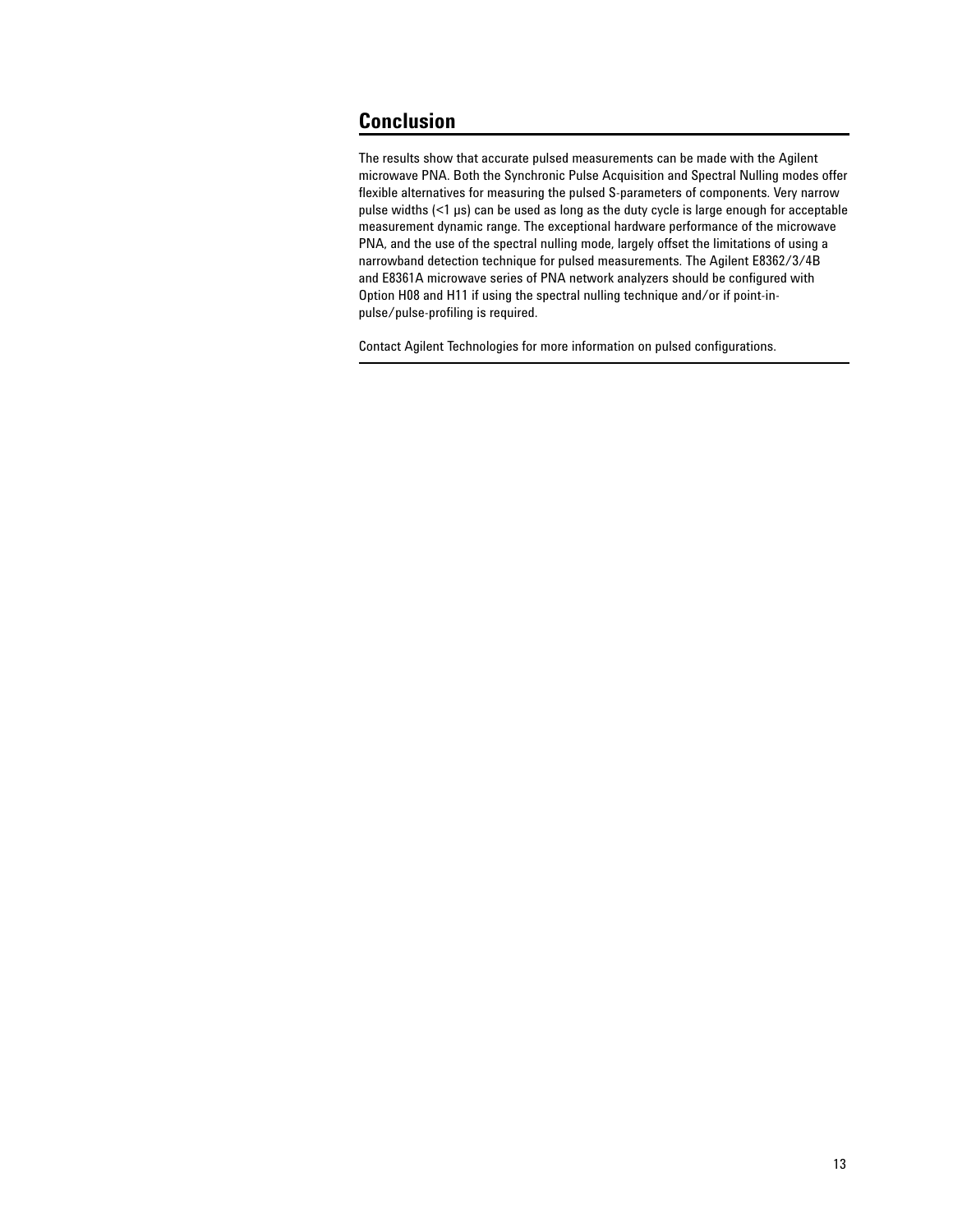# **References**

Agilent Technologies, *Pulsed Measurements using the Microwave PNA Series Network Analyzer*, Agilent Technologies White Paper, publication number 5988-9480EN

Agilent Technologies, *Triggering the PNA Series Network Analyzer for Antenna Measurements*, Agilent Technologies White Paper, publication number 5988-9518EN

Agilent Technologies, *Pulsed Measurements with the Agilent 8720ES and 8753ES Network Analyzers*, Agilent Technologies Product Note, May 2000, publication number

Agilent Technologies, *Using a Network Analyzer to Characterize High-Power Components*, Agilent Technologies Application Note AN 1287-6, Mar 2003

J. Barr, R. Grimmet, and R. McAleenan, *Pulsed-RF Measurements and the HP 8510B Network Analyzer*, HP RF & Microwave Measurement Symposium and Exhibition, Aug 1988

Hewlett Packard, *85108A Pulsed Network Analyzer System*, Hewlett Packard System Manual, March 1995

Hewlett Packard, *HP 8510B Pulsed-RF Network Analyze*r, HP Users Guide, March 1995

J. Scott, M. Sayed, P. Schmitz, and A. Parker, *Pulsed-bias / Pulsed-RF Device Measurement System Requirements*, 24th European Microwave Conference, pp. 951-961, Cannes France, September 5-8, 1994.

J. Swanstrom, R. Shoulders, *Pulsed Antenna Measurements with the 8530A Microwave Receiver*, Hewlett Packard, AMTA conference, undated

P. Schmitz, M. Sayed, *Techniques for Measuring RF and MW Devices in a Pulsed Environment*, Hewlett Packard, Feb 1993

B. Taylor, M. Sayed, K. Kerwin, *A Pulse Bias / RF Environment for Device Characterization*, 42nd IEEE ARFTG, San Jose, CA, Dec 1993

Hewlett Packard, *Pulsed-RF Network Analysis using the 8510B*, HP Product Note 8510-9, Jan 1988

Hewlett Packard, *Spectrum Analysis - Pulsed-RF*, HP Application Note 150-2

D. C. Nichols, *Capture and Analysis of Individual Radar Pulses Using a High-Speed, High-Resolution Digitizer*, HP RF & Microwave Measurement Symposium, Sept 1987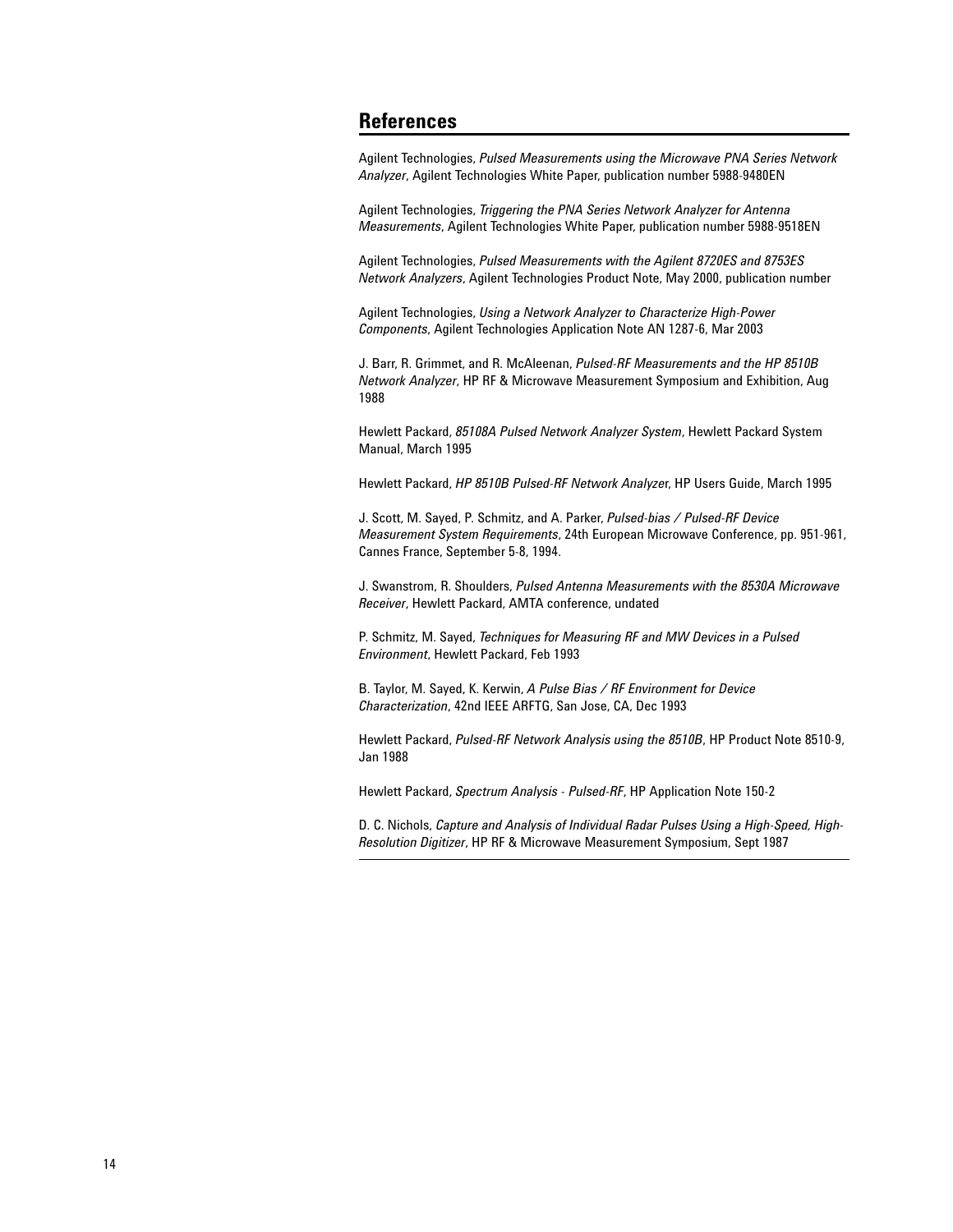# **Web resources**

PNA Series: **www.agilent.com/find/pna**

ECal electronic calibration: **www.agilent.com/find/ecal**



**www.agilent.com/find/emailupdates** Get the latest information on the products and applications you select.